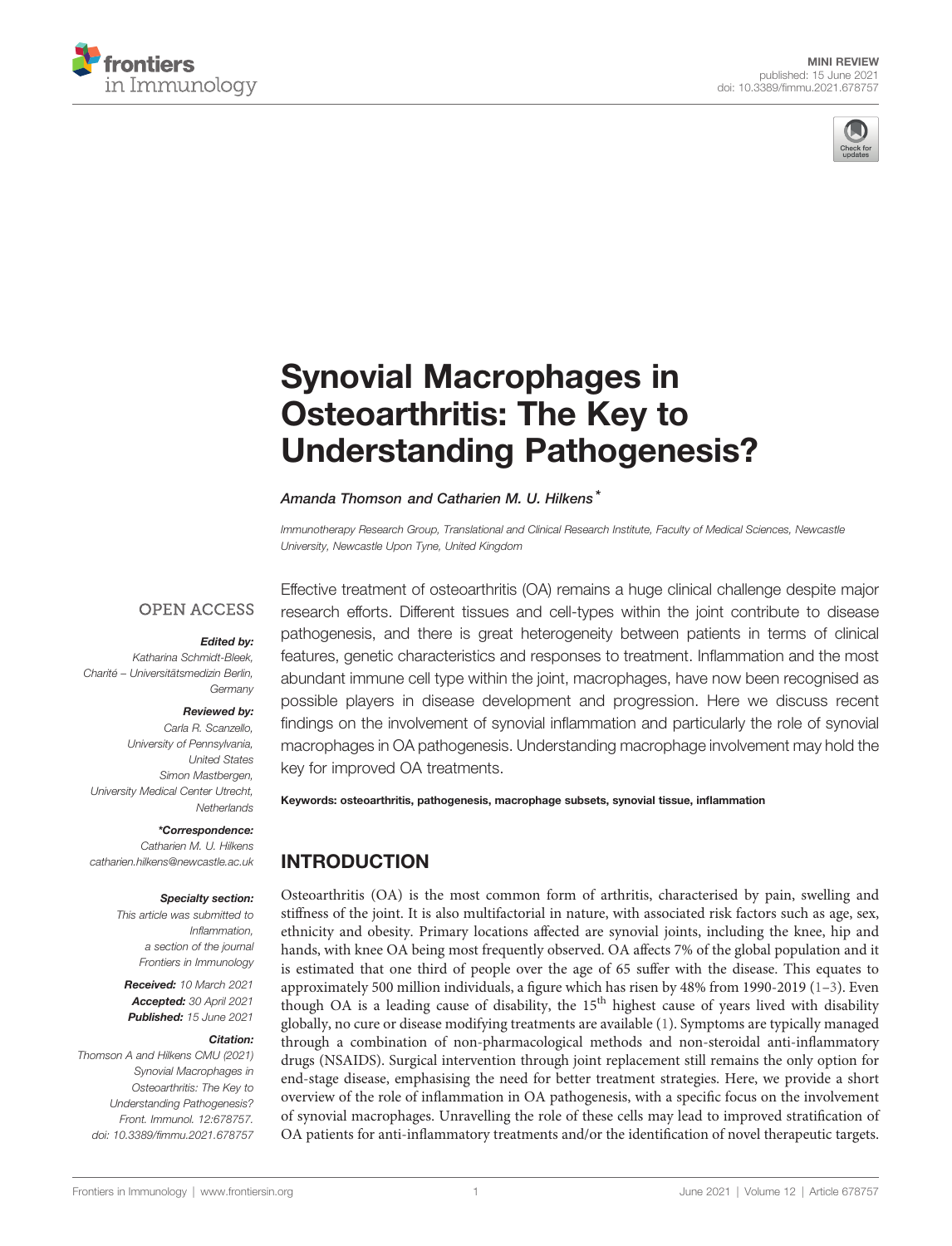### OA PATHOGENESIS: CARTILAGE AND SUBCHONDRAL BONE

OA can affect the entire joint, including cartilage, synovial tissue, subchondral bone and the joint capsule, as well as ligaments and periarticular muscles ([4](#page-6-0)). Cartilage degeneration is probably the most well-known hallmark of OA, and many studies have focused on understanding and preventing its destruction [\(5\)](#page-6-0). The cartilage provides an important lubricated covering to the bone surfaces where the femur, tibia and patella articulate with each other. This absorbs stress created during movement and importantly, creates a smooth platform to allow for efficient joint motions. It comprises an extracellular matrix (ECM), composed mostly of type II collagen and aggrecan proteoglycans, which bring strength and flexibility to the tissue respectively [\(6,](#page-6-0) [7](#page-6-0)).

Chondrocytes constitute the cellular component ([7\)](#page-6-0) and maintain homeostasis through synthesis and degradation of the cartilage proteins. In OA, this equilibrium shifts to catabolism and chondrocytes adopt an activated state characterised by increased cell proliferation, molecular alterations and production of ECM degrading enzymes. This leads to cartilage damage [\(8](#page-6-0)–[10\)](#page-6-0). MMP family proteins and aggrecanases, the most widely studied ECM degrading enzymes, are both able to degrade native collagen and aggrecan ([11](#page-6-0)–[13\)](#page-6-0). This breakdown of the ECM leads to fibrillation and subsequent fissure development within the cartilage layers and as a result, the subchondral bone (SB), situated directly beneath, is exposed to the articular cavity. The joint therefore becomes unable to function normally with regards to gliding movements and is incapable of effectively absorbing mechanical stress. Composed of the SB plate and underlying trabecular and subarticular bone, the SB functions as a shock absorber and helps distribute the mechanical load of the joint. Structural changes to SB can also be seen in OA, and include increased bone turnover, the development of microfractures and increased angiogenesis. Bone sclerosis, osteophytes, bone cysts and bone marrow lesions, detected via MRI can also be seen.

Inflammatory mediators have long been known to play a role in the breakdown of the cartilage ECM. In particular, OA patients have increased levels of IL-1 $\beta$ , TNF- $\alpha$  and IL-6. IL-1 $\beta$  is an essential mediator of joint inflammation and its overexpression by chondrocytes can be seen in early osteoarthritic cartilage [\(14](#page-6-0), [15](#page-6-0)). Such levels cause an abnormal chondrocyte phenotype, which directly interferes with the synthesis of ECM collagen and aggrecan proteins. An associated increased release of MMP and aggracanase enzymes such as MMP-1, MMP-3 and MMP-13 is also seen, with destructive effects on cartilage components [\(16,](#page-6-0) [17\)](#page-6-0). Functioning in an autocrine manner, IL-1 $\beta$  can induce its own secretion and stimulate the synthesis of other inflammatory mediators, again such as TNF- $\alpha$  and IL-6. Often found working in synergy with IL-1 $\beta$ , TNF- $\alpha$  binding to its receptors induces a similar NF- $\kappa$ B signalling cascade to increase inflammation and catabolism through enhancing adhesion molecule expression, the synthesis of further cytokines, and promoting the expression of more MMP family enzymes able to degrade the ECM [\(18](#page-6-0), [19](#page-6-0)). Other cytokines such as IL-8, IL-18, IL-17 and IL-22 are increased when comparing human inflamed and non-inflamed synovial tissue ([20\)](#page-6-0). In particular such cytokines are associated with Th17 and NK22 cells, along with the recruitment of neutrophils into the tissue, all of which are capable of further promoting synovitis ([20\)](#page-6-0). IL-6, produced by cells such as chondrocytes, osteoblasts, fibroblasts, macrophages and adipocytes can also synergise with other cytokines to affect the ECM. However, evidence indicates IL-6 is the key cytokine to affect the SB layer of the joint by promoting the formation of osteoclasts to increase bone absorption within the joint ([21](#page-6-0), [22\)](#page-6-0). Also associated with the bone itself, high TGF- $\beta$  has been reported via in vitro and in vivo studies to promote the production of osteophytes, as well as increasing chondrocyte hypertrophy via alternative signalling pathways [\(23](#page-6-0)). Further descriptions of cytokines involved in OA are beyond the scope of this mini review, but such information has been discussed elsewhere [\(24](#page-6-0)).

### OA PATHOGENESIS: SYNOVIAL TISSUE

The synovium lines the joint cavity. Its main function is to produce synovial fluid to equip the joint for efficient movement. Concentrations of synovial fluid components (lubrican and hyaluronic acid) are often altered in OA, influencing cartilage integrity. The synovium is composed of two main regions: the lining and sublining layers. Synovial lining consists mainly of macrophage and fibroblast cell types. The sublining contains additional fibroblasts, macrophages, adipose cells and blood vessels, with low numbers of lymphocytes also detectable [\(25](#page-7-0)).

Low-grade synovial inflammation has been observed in over half of OA patients at both early and late stages of disease [\(26](#page-7-0)–[33](#page-7-0)) which has led to the notion that OA is not simply caused by an age-related wear and tear of the joint. Unlike more typical inflammatory arthritides [e.g., rheumatoid arthritis (RA)] OA synovitis is usually not accompanied by overt systemic inflammation. In RA, the inflamed synovium is characterised by vasculitis and a mixed immune cell infiltrate. This infiltrate predominantly consists of lymphocytes but also includes myeloid cells such as macrophages. Inflammation and angiogenesis in RA are further exacerbated due to antigen presentation and cytokine release. Subsequently, cartilage degradation and bone erosion arises over time in response to protease (e.g. MMPs) and cytokine release (e.g. TNF- $\alpha$  and IL-6) ([34](#page-7-0)). A role for macrophages, with their associated inflammatory cytokines (IL-6 and TNF- $\alpha$ ), has also been recognised in RA ([35\)](#page-7-0).

In OA, synovial inflammation is less pronounced, but there is ample evidence to support its pathogenic role ([26](#page-7-0), [30](#page-7-0), [36\)](#page-7-0). Histopathological studies since the 1980s have identified inflammatory signatures (cellular hyperproliferation, increased angiogenesis and lymphocyte aggregate appearance) within OA synovium ([37](#page-7-0)–[39](#page-7-0)). The degree of inflammation is highly heterogenous between patients, but nevertheless, has been associated with pain and disease progression. As highlighted in the previous section, inflammatory molecules, including IL-1 $\beta$  and TNF- $\alpha$ , are able to induce protease secretion by chondrocytes, highlighting possible crosstalk between the synovium and other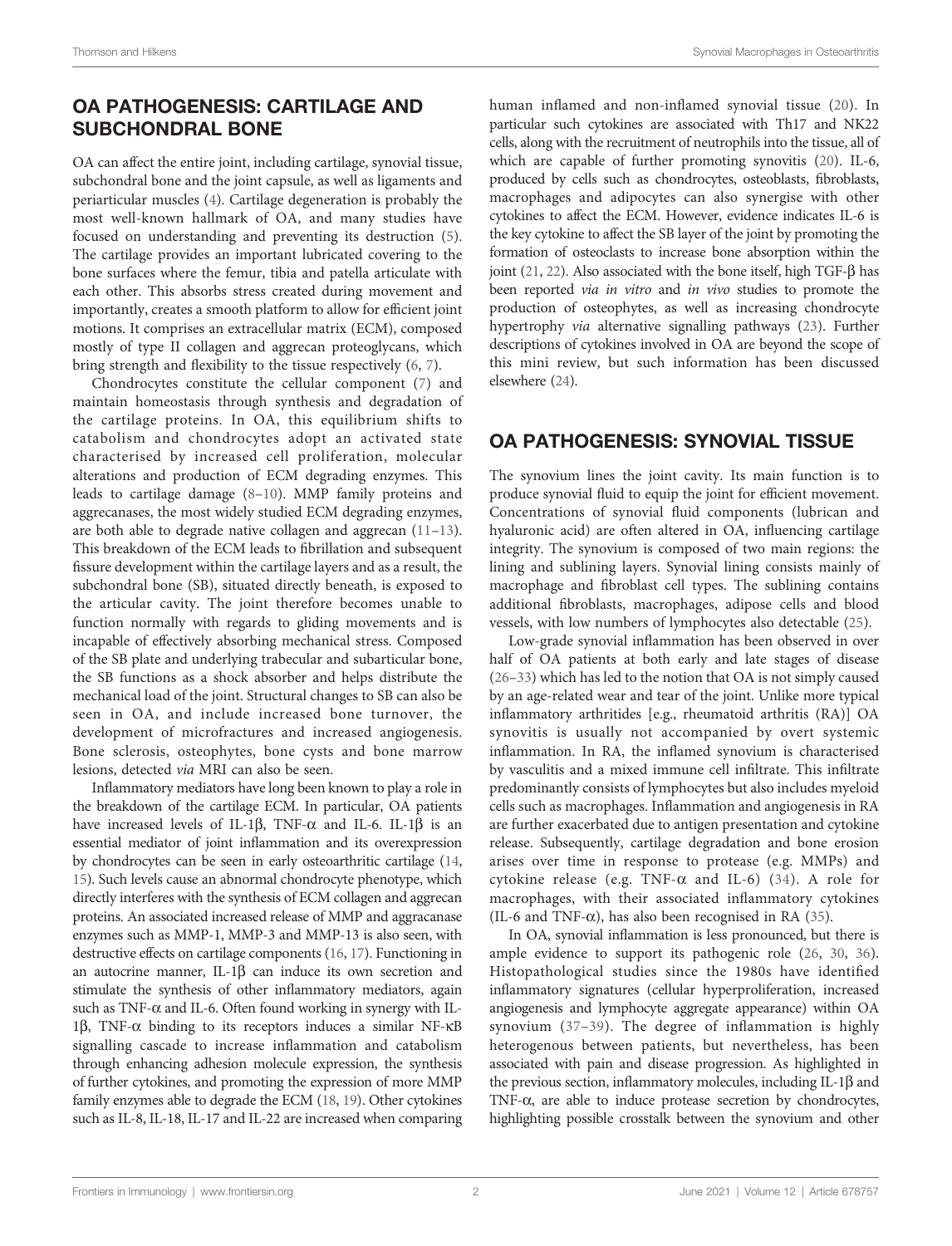joint tissues ([40](#page-7-0)). It has also been reported that the quantity of activated macrophages within patient OA synovium correlates with disease severity and progression ([41\)](#page-7-0). Synovitis confers a 9 fold greater risk of individuals presenting with painful knee OA [\(30](#page-7-0)). Elevated inflammatory markers have been detected in the serum and synovial fluid of OA patients and levels of serum TNF- $\alpha$  correlate with OA kellgren-lawrence X-ray grades [\(42\)](#page-7-0). However, whilst treatments to dampen inflammation in RA have shown success [\(43](#page-7-0)), trials with anti-inflammatory drugs in OA have been disappointing thus far. A possible reason may be that the inflammatory players and processes differ greatly between patients; a notion that is supported by heterogeneity of the immune cell infiltrate in the OA synovium. For example, bicompartmental OA is characterised by higher infiltration of CD4+ T cells into the synovium than uni-compartmental disease [\(44](#page-7-0)) and we recently demonstrated highly variable numbers of macrophages as well as other immune cell subsets in the OA synovium [\(45\)](#page-7-0). Therefore, we argue that a better understanding of the inflammatory players in OA would benefit the development of improved therapeutic strategies; either through stratification of OA patients for the most suitable disease-modifying treatments and/or the identification of novel targets.

### SYNOVIAL MACROPHAGES

The most abundant immune cell type in the OA synovium is the macrophage. Macrophages are often described as displaying an M1 or M2 phenotype. Activated by environmental factors such as IFN- $\gamma$ , TNF- $\alpha$  and LPS, M1 macrophages secrete proinflammatory cytokines and low levels of IL-10. M2 macrophages display an anti-inflammatory profile and possess tissue-repair

functions ([46\)](#page-7-0). However, such M1/M2 descriptions are now regarded as extreme poles of a spectrum in many fields, with macrophage phenotype varying greatly depending on the tissue environment. High macrophage numbers are detected in OA patients compared to healthy controls and quantities of activated macrophages correlate with clinical symptoms ([41,](#page-7-0) [47](#page-7-0)). Furthermore, increases in macrophage associated molecules (sCD163 and sCD14) and chemoattractants such as CCL2 and  $CX<sub>3</sub>CL<sub>1</sub>$  in OA patient synovial fluid are linked with clinical outcome in OA [\(48,](#page-7-0) [49\)](#page-7-0). It is thought that synovial macrophages respond to danger-associated molecular associated patterns, including cartilage fragments and intracellular proteins from necrotic cells, consequently contributing to cartilage damage and bone alterations through the release of cytokines such as IL-1b, TNF- $\alpha$  and TGF- $\beta$  (Figure 1). In support of this, in vitro studies have highlighted that depletion of CD14<sup>+</sup> macrophages from synovial cell cultures results in a reduction of IL-1 $\beta$ , TNF- $\alpha$ , MMPs and aggrecanase enzymes which are able to degrade joint cartilage [\(50\)](#page-7-0). Latest research investigating joint macrophages under normal and disease conditions (RA and OA) has led to the identification of multiple synovial macrophage subsets in the same joint. In a setting were inflammation aids disease, it's probable that the abundance of distinct macrophage subsets could perpetuate or indeed help to resolve OA.

### NOVEL SYNOVIAL MACROPHAGE SUBSETS IN INFLAMMATORY ARTHRITIS

To carry out comprehensive investigations of joint macrophages Culemann and colleagues utilised transgenic mice and models of inflammatory arthritis ([51\)](#page-7-0). Exploring the origin of increased

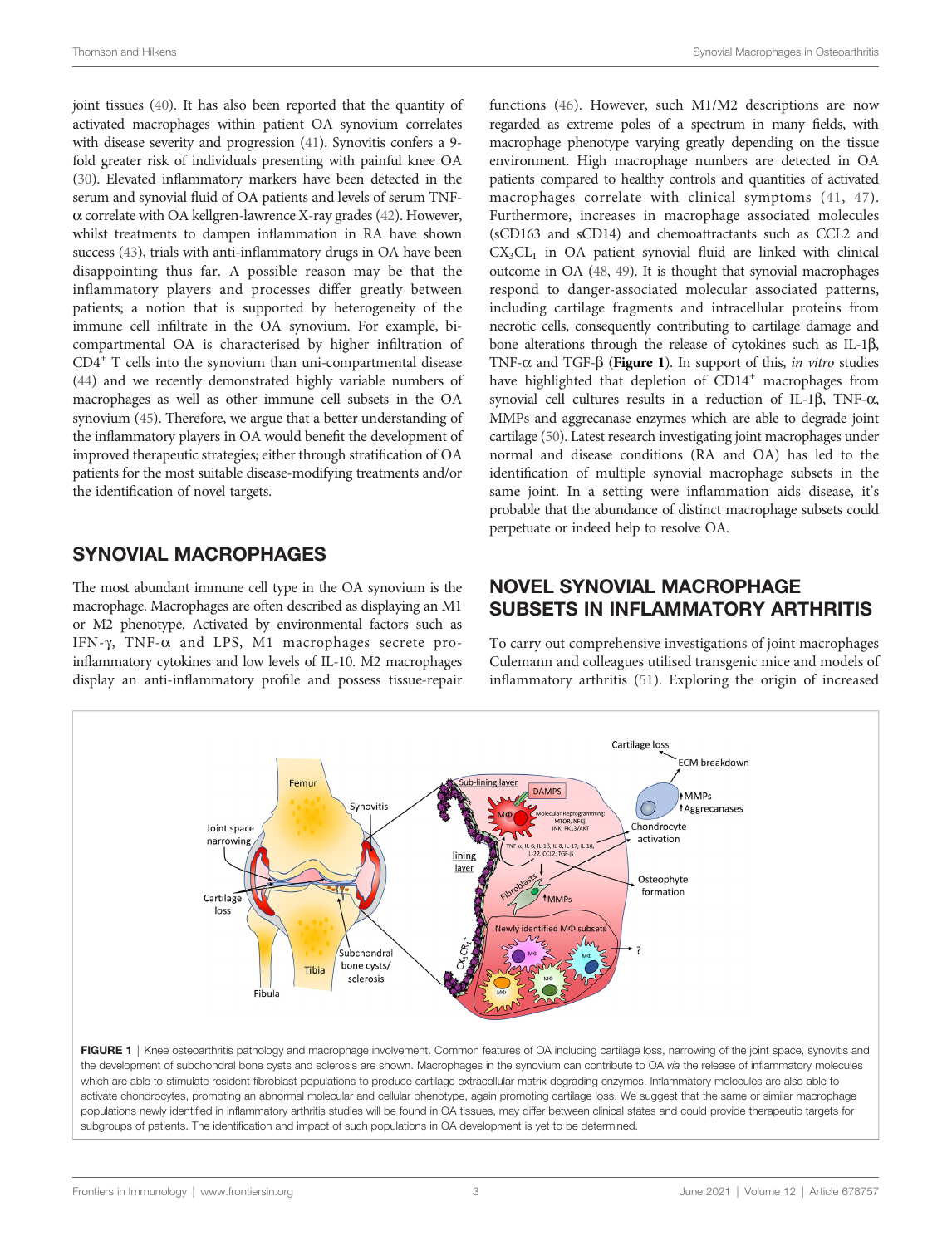macrophage numbers during arthritis, the authors identified a  $CX<sub>3</sub>CR<sub>1</sub>$ + macrophage subset in direct proximity with collagen VI expressing synovial fibroblast cells. This subset expressed tight junctional protein markers usually associated with that of endothelial cells (F11r, ZO-1 and claudin-5), was maintained by a distinct Ki67+  $CX_3CR_1$ - interstitial macrophage population and formed a dense barrier between the synovial capillary network and the intra-articular space. At the onset of arthritis  $CX<sub>3</sub>CR<sub>1</sub>$ + macrophages underwent altered morphology, and their cell-to-cell contacts were abrogated. Consequently, there was a breakdown of the "macrophage barrier" and  $CX_3CR_1$ macrophage populations were found to rapidly proliferate in response. Coincidingly blood-derived macrophages infiltrated the tissue. The  $CX_3CR_1$ + macrophage subset may therefore promote an important synovial regulatory function to seclude and protect intra-articular structures. Work to identify macrophage populations capable of promoting a "macrophage barrier" and the downstream implications of this in human OA could prove to be highly advantageous. Comparing RNA sequencing of mouse macrophage populations the authors also showed that  $CX_3CR_1$ + macrophages expressed immune related genes (TREM2 and VSIG4) and that additional heterogeneity existed within  $CX_3CR_1$ - macrophages [\(51](#page-7-0)). This is a significant observation as mouse macrophage expression profiles correlate with recent sc-RNA sequencing data sets from human RA patients. Exploring human synovial macrophages within RA, and using OA tissue as a comparison, Zhang and colleagues identified four transcriptionally distinct subsets (SCM1-M4) ([52\)](#page-7-0). In particular, the presence of IL-1 $\beta$ + pro-inflammatory macrophages (SCM1 subset) were upregulated in "leukocyterich" RA tissue compared to OA samples. Conversely, a SCM2 subset, which express VSIG4 similar to mouse  $CX_3CR_1+$ macrophages, were upregulated in OA, suggesting they too are a resident synovial population.

In line with this, Alivernini and colleagues recently identified that clinically distinct states of RA can be characterised by relative proportions of particular macrophage populations. Firstly, healthy donor macrophages and those from patients in remission phenotypically were MerTK+ and CD206+. Patients with active RA had higher amounts of MerTK- CD206- and fewer MerTK+ CD206+ macrophages ([53\)](#page-7-0). Delving further to unravel the heterogeneity of these two populations, sc-RNA sequencing revealed nine distinct synovial macrophage clusters that could be classified into again four subpopulations: TREM2+, FOLR2<sup>high</sup>, HLA+ and CD48+. Comparing relative gene ontology pathways of the nine macrophage clusters with clinical state revealed that MerTK+ TREM2+ and MerTK+ FOLR2+ macrophages were predominantly in healthy tissue. They also showed gene expression (ALDH1A1 and VSIG4) that would promote regulation of adaptive immunity through inhibition of T effector cells. Patients with sustained remission showed an increase in MerTK+ FOLR2<sup>high</sup> LYVE1+ macrophages which link this subset to tissue remodelling and homeostasis. In comparison, treatment naïve and active RA had increased proportions of MerTK- CD48- SPP1+ and MerTK-CD48- S100A12+ clusters which showed a pro-inflammatory transcriptome phenotype. The authors further showed that the MerTK- CD206- and MerTK+ CD206+ macrophage clusters were able to induce proinflammatory responses and repair synovial fibroblasts phenotypes, respectively. An overview of all novel synovial macrophages can be seen in [Table 1](#page-4-0).

### SYNOVIAL MACROPHAGE SUBSETS IN OA

Macrophages in OA are not completely understood and most studies to date refer to macrophages as M1/M2, as comprehensively reviewed by Fernandes and colleagues [\(54\)](#page-7-0). M1 macrophages in OA are linked with destructive processes: down regulation of collagen type II and aggrecan synthesis, and upregulation of enzymes such as MMP-1, -3, -9 and -13 ([55\)](#page-7-0). In comparison, there is murine evidence that "tissue repairing" M2 macrophage associated cytokines IL-4 and IL-10 are induced with moderate physical activity within the OA synovium, potentially promoting a protective environment ([56\)](#page-7-0). Macrophage-related chemokine CCL2, produced in response to inflammatory stimuli by chondrocytes, and its receptor CCR2 has also been noted. Depletion of CCL2/CCR2 is associated with decreased pain severity and older knockout mice show reduced structural disease after joint de-stabilisation [\(57](#page-7-0)). The upstream inducer of CCL2, TGF- $\alpha$  has been identified as a possible gene candidate for determining human OA risk and cartilage thickness. TGF- $\alpha$  inhibition in models also shows reduced structural disease, making this an interesting macrophagerelated therapeutic target ([58](#page-7-0)). In other mouse studies, contradictory results are reported. Macrophage depletion has been shown to reduce OA symptoms such as osteophyte formation in some cases, but in others increased synovitis can be seen due to  $CD3<sup>+</sup>$  T cell and neutrophil infiltration [\(59](#page-7-0), [60\)](#page-7-0). Discrepancies of macrophage manipulation in mouse models however could relate to the mechanism of disease onset used e.g., obesity, surgical etc., something which may suggest the presence of possible OA phenotypes.

With new knowledge of RA synovial macrophage subsets emerging that goes beyond the classical M1/M2 concept, there is further potential to generate new therapeutic strategies to promote the resolution of synovitis in OA, specifically targeting patients that would likely benefit most. Whether the same cellular populations and mechanisms exist in OA remains unclear and is currently under investigation. Nevertheless, the first study to explore and characterise the cellular and transcriptional heterogeneity on a single cell level in matched synovial and cartilage from OA patients was recently published by the Kraus laboratory ([61\)](#page-7-0). Here the authors identify twelve synovial cellular populations, including two distinct macrophage populations, and show that key OA mediators (TNF, IL-6 and IL-1b) are released into the joint space via HLA-DRA+ macrophages and DCs. Cytokine expression was 25-fold higher within the synovium compared to damaged cartilage areas and no cytokine was exclusively expressed by chondrocytes themselves. This emphasises the possible crosstalk between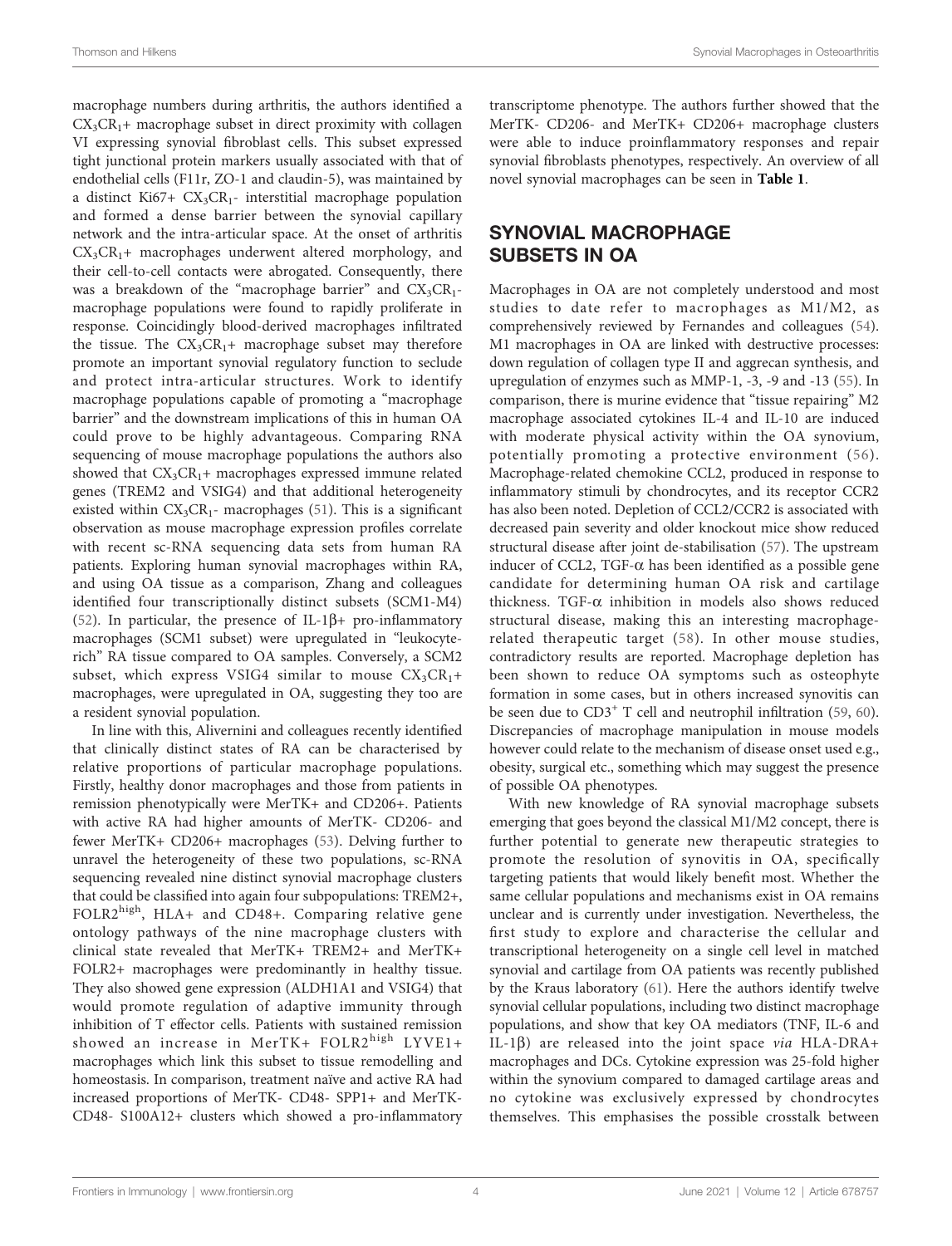#### Reference Species Macrophage subset Subpopulations Clusters identified Associated disease or clinical state Associated surface marker or gene expression Location in Synovium **Additional** information  $(52)$  Human SC-M1:  $IL-1B<sup>pos</sup>, NR4A2<sup>pos</sup>$ **HBEGF<sup>pos</sup>** PLAUR<sup>pos</sup> RGS2pos ATF3pos – – ↑ leukocyte-rich RA Mass cytometry: CD11C+ CD38+ RNA-seq: CD14+ CD11C+++ CD38+++ Not specified – SC-M2: MerTK<sup>pos</sup> HTRA1<sup>pos</sup> – – ↓ leukocyte-rich RA ↑ OA Mass cytometry: CD<sub>11C</sub> RNA-seq: CD14+ CD11C+ CD38- Not specified Possibly equivalent to mouse resident macrophage populations. SC-M3: CD14<sup>pos</sup> C1QA<sup>pos</sup> **MARCO**<sup>pos</sup> Marginally  $\uparrow$  OA  $\qquad$  – Not specified Possibly equivalent to mouse resident macrophage populations. SC-M4: LY6E<sup>pos</sup> IFITM3<sup>pos</sup> IFI6pos SPP1pos – – ↑ leukocyte-rich RA Mass cytometry: CD11C+ CD38+ Not specified  $(53)$  Human MerTK<sup>pos</sup> CD206pos TREM2pos FOLR2pos TREM2pos TimD4pos CD163high ↑ Healthy donors ↑ RA remission ↓ Active RA ↓Treatment naive MerTK<sup>pos</sup> TREM2<sup>pos</sup> cells form a neat lining layer in healthy and RA remission synovium. The cells are dispersed in active RA. TREM2high macrophages are homologs of mouse TREM2<sup>pos</sup> CX3CR1<sup>pos</sup> lining layer cells. Gene expression suggests a role for microbe, apoptotic cell and oxysterol clearance as well as restraining inflammation. TREM2high cells express tight junctional protein genes suggesting barrier functions. TREM2<sup>low</sup> | ↑ Healthy ↑ RA remission ↑ UPA ↓ Active RA – – FOLR2high TREM2neg D2<sup>pos</sup> Similar proportions in healthy and RA tissues. Not specified Possible equivalent to mouse M-CSF-driven in situ precursors of resident macrophages. LYVE1<sup>pos</sup> ↑ Healthy ↑ RA remission ↓ Active RA ↓ Treatment naive – Localised to lining layer in healthy and remission RA. Localised round sublining layer blood vessels in active RA. Express genes related to collagen turnover, antiprotease enzymes, coagulation factors and regulators of VEGF. ICAM1<sup>pos</sup> Similar proportions in healthy and RA tissues. Not specified High expression of proinflammatory cytokine genes e.g., TNF. MerTK<sup>neg</sup> CD206<sup>neg</sup> HLA<sup>high</sup> CD48pos  $\left\| \text{ISG15}^{\text{pos}} \right\|$   $\uparrow$  Active RA  $\left\| - \text{S15}^{\text{pos}} \right\|$   $\uparrow$  Active RA  $CLE C10A<sup>pos</sup>$  Similar proportions in healthy and RA tissues identified by SCRNA-seq, but flow cytometry suggests increases in active RA. – Exclusively located in the sublining layer, located adjacent to TREM2pos macrophages in all samples. Enriched in antigenpresentation pathway genes, DC markers and transcription factors suggesting this is a tissue-resident antigen presenting population. Has high

#### <span id="page-4-0"></span>TABLE 1 | Recently Identified novel macrophage subsets.

(Continued)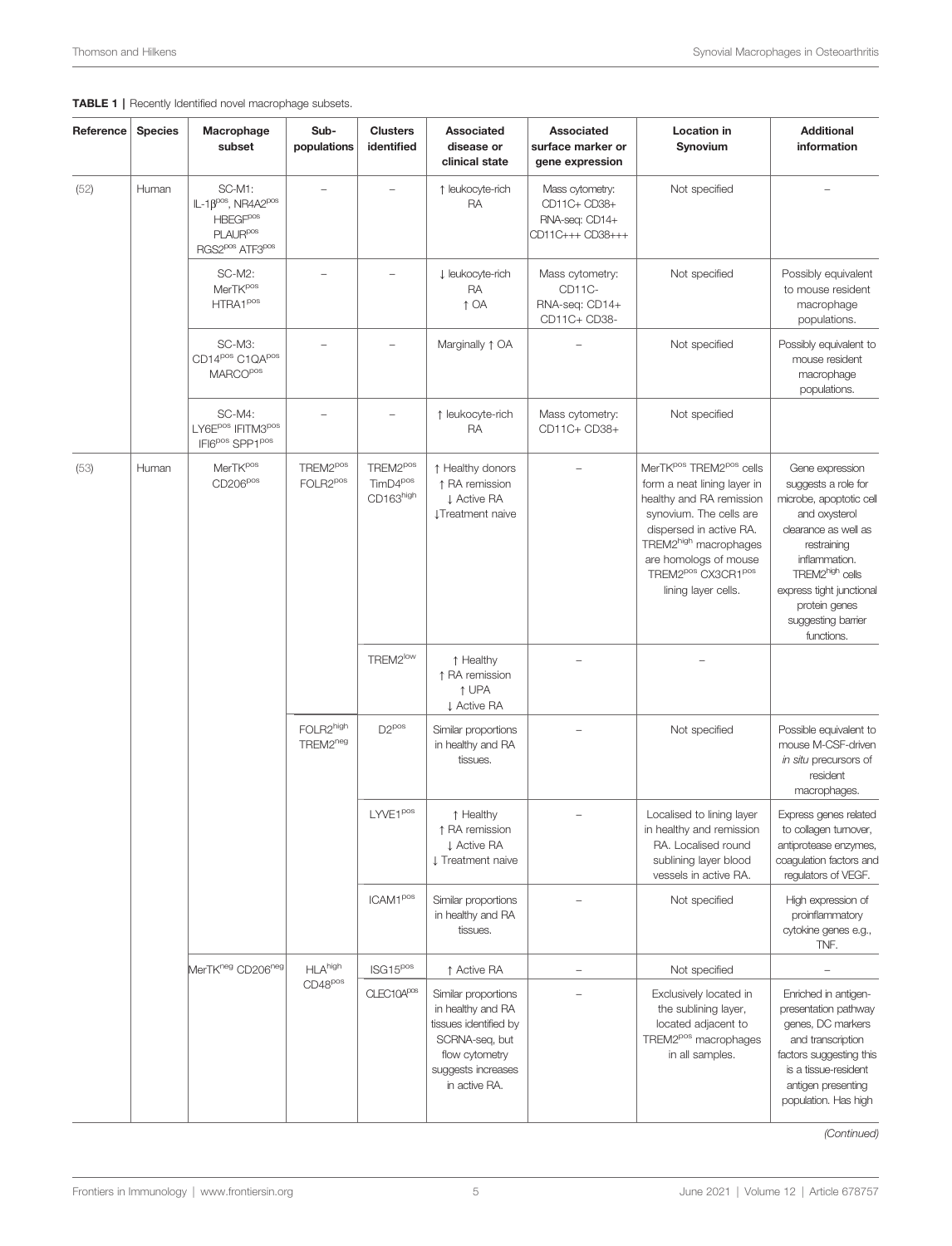| Reference | <b>Species</b> | Macrophage<br>subset                                                | Sub-<br>populations | <b>Clusters</b><br>identified | Associated<br>disease or<br>clinical state                                          | Associated<br>surface marker or<br>gene expression                                                 | Location in<br>Synovium                                                                                                  | <b>Additional</b><br>information                                                                                                                       |
|-----------|----------------|---------------------------------------------------------------------|---------------------|-------------------------------|-------------------------------------------------------------------------------------|----------------------------------------------------------------------------------------------------|--------------------------------------------------------------------------------------------------------------------------|--------------------------------------------------------------------------------------------------------------------------------------------------------|
|           |                |                                                                     |                     |                               |                                                                                     |                                                                                                    |                                                                                                                          | HBEGF expression,<br>shown to promote<br>fibroblast invasiveness.                                                                                      |
|           |                |                                                                     | $CD48^{pos}$        | S100A12 <sup>pos</sup>        | ↑ Active RA<br>↑ Treatment naïve                                                    |                                                                                                    | Located in<br>sublining layer                                                                                            | Abundance of<br>alarmins acting as<br>chemoattractants<br>for neutrophils and<br>monocyte/fibroblast<br>production of TNF<br>and IL-6.                 |
|           |                |                                                                     |                     | $SPP1^{pos}$                  | ↑ Active RA<br>1 Treatment naïve<br><b>JRA</b> remission                            |                                                                                                    | Located in<br>sublining layer                                                                                            | Osteopontin is highly<br>expressed in this<br>cluster and has<br>proinflammatory and<br>bone reabsorbing<br>properties.                                |
| (51)      | Mouse          | CD45+ CD11b+<br>$Ly6G+$<br>CX3CR1POS<br>lining macrophages          |                     |                               | Spatial location<br>and morphology<br>alter upon<br>inflammatory<br>arthritis onset | SC-RNA-seq:<br>TREM2 <sup>pos</sup><br>$VSIG4^{pos}$<br>Sparc <sup>pos</sup>                       | Membrane-forming<br>lining macrophages<br>located between<br>synovial capillary<br>network and<br>intra-articular space. | Express tight junctional<br>proteins e.g., ZO-1,<br>claudin-5 and JAM-1.                                                                               |
|           |                | CD45+ CD11b+<br>$Ly6G+$<br>CX3CR1neg<br>interstitial<br>macrophages | <b>MHCIIPOS</b>     |                               |                                                                                     | SC-RNA-seq:<br>H <sub>2</sub> -EB <sub>1</sub> pos<br>$H2-AB1pos$                                  | Located within<br>synovial interstitium                                                                                  | Proliferate to contribute<br>to the pool of<br>CX3CR1 <sup>pos</sup> lining<br>macrophages.<br>Proliferation is<br>enhanced during<br>arthritis onset. |
|           |                |                                                                     | $RELM-\alpha^{pos}$ |                               |                                                                                     | SC-RNA-seq:<br>MRC1 <sup>pos</sup> CD163 <sup>pos</sup><br>CCL8 <sup>pos</sup> CCL7 <sup>pos</sup> |                                                                                                                          |                                                                                                                                                        |
|           |                |                                                                     | AQP1POS             |                               |                                                                                     | SC-RNA-seq:<br>FXYD2 <sup>pos</sup> LYVE1 <sup>pos</sup>                                           |                                                                                                                          |                                                                                                                                                        |

#### TABLE 1 | Continued

joint tissues in OA development. Such cytokine upregulation in the synovium may have synergistic effects on signalling pathways within other joint tissues to increase inflammation and in turn promote cartilage breakdown [\(62\)](#page-7-0). This study again displays a potential for tissue specific targeting of pathogenic molecules or cells within the synovium itself in order to treat OA [\(61\)](#page-7-0).

A recent study from our own laboratory identified distinct human knee OA endotypes (where insights of the pathogenic mechanism of disease are given) based on gene expression profiles of synovial macrophages. One of these endotypes displayed increased numbers of synovial CD14+ macrophages that closely aligned with synovial macrophages from inflammatory arthritis patients and displayed a cell proliferation signature and high Ki67 expression ([45](#page-7-0)). However, whether this finding is in any way comparable with Ki67-expressing  $CX_3CR_1$ - macrophages in mice remains to be answered. The discovery of multiple synovial macrophage subsets may help to explain the contradicting results derived from in vivo macrophage-depletion studies of OA, and it is thought that macrophage subset identification could be used to aid the stratification of patients for treatment. Understanding the impact of specific synovial macrophage subsets is a research priority, with fundamental questions remaining. Do the same

macrophage subsets exist in OA as in RA? Do macrophage subsets differ between OA disease stages? Do particular macrophage subsets associate with clinical symptoms? And importantly, what other cells within the synovial environment do macrophage subsets communicate with or influence? Unearthing such information could prove crucial for understanding OA pathogenesis and importantly reveal new therapeutic targets. Identification of several macrophage subsets within joint tissue truly advocates for an alternative assessment of how this cellular population is involved in OA.

### FUTURE DIRECTIONS

New directions for OA research are imperative as clinical trials for disease-modifying treatments thus far have been largely disappointing. Disease heterogeneity often is suggested as a possible explanation. In 2016 Dell'Isola and colleagues provided evidence for the existence of six major OA clinical phenotypes (where observable traits are used to define disease clusters), reporting that 84% of subjects across twenty-four studies could be classified in this manner ([63\)](#page-7-0). 12% of OA patients could be classified into an "inflammatory" phenotype,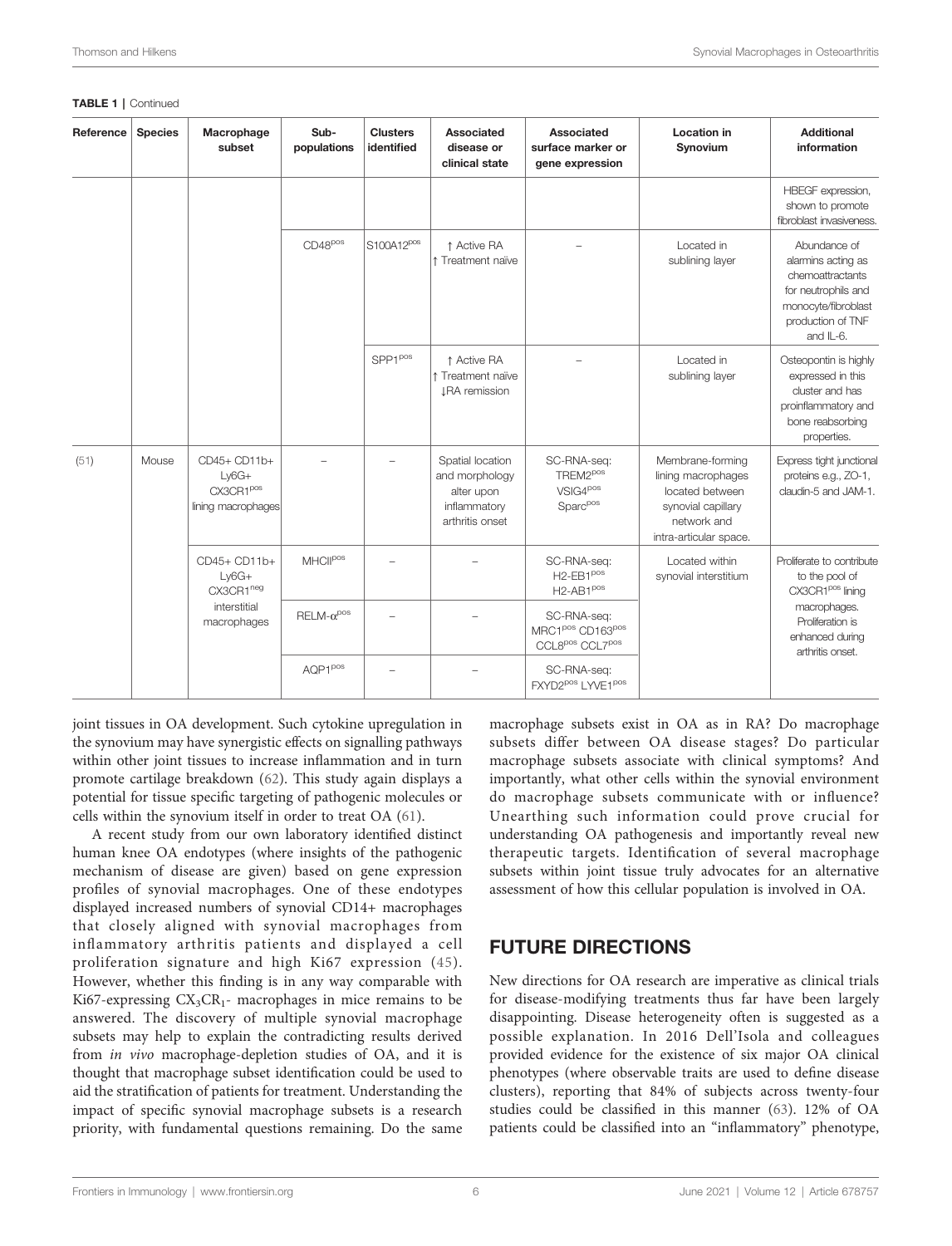<span id="page-6-0"></span>Thomson and Hilkens **Synovial Macrophages in Osteoarthritis** Synovial Macrophages in Osteoarthritis

whilst the others were characterised into chronic pain, metabolic syndrome, bone and cartilage metabolism, mechanical overload and minimal disease phenotypes. Regardless of such classifications, trials of anti-IL-1 agents that specifically focused on patients with synovitis (the inflammatory phenotype) still resulted in limited improvement in pain scores and synovial inflammation ([64\)](#page-8-0). This implies factors other than IL-1 are at play in this patient subgroup. The ability to further classify patients more effectively could significantly transform and enhance OA clinical trial efficiency. Such approaches have already been applied in other settings such as in RA and asthma, as a method for identifying "clinicopathobiologic clusters" [\(65](#page-8-0)–[67](#page-8-0)). By selecting patients based on particular OA molecular features, such as signalling pathways or other distinct molecular mechanisms as opposed to only by clinical phenotype, such as the presence of synovitis, patient subgroups most likely to benefit from particular therapies may be more easily identified. Of course, revealing molecular endotypes of OA is an extremely complex task. Advancements in imaging

### **REFERENCES**

- 1. Hunter DJ, March L, Chew M. Osteoarthritis in 2020 and Beyond: A Lancet Commission. Lancet (2020) 396:1711–2. doi: [10.1016/10.1001/](https://doi.org/10.1016/10.1001/jamapediatrics.2020.4573) [jamapediatrics.2020.4573](https://doi.org/10.1016/10.1001/jamapediatrics.2020.4573)
- 2. Hunter DJ, Bierma-Zeinstra S. Osteoarthritis. Lancet (2019) 393:1745–59. doi: [10.1016/S0140-6736\(19\)30417-9](https://doi.org/10.1016/S0140-6736(19)30417-9)
- 3. Martel-Pelletier J, Barr AJ, Cicuttini FM, Conaghan PG, Cooper C, Goldring MB, et al. Osteoarthritis. Nat Rev Dis Primers (2016) 2:1–18. doi: [10.1038/](https://doi.org/10.1038/nrdp.2016.72) [nrdp.2016.72](https://doi.org/10.1038/nrdp.2016.72)
- 4. Loeser RF, Goldring SR, Scanzello CR, Goldring MB. Osteoarthritis: A Disease of the Joint as An Organ. Arthritis Rheum (2012) 64(6):1697–707. doi: [10.1002/art.34453](https://doi.org/10.1002/art.34453)
- 5. Young DA, Barter MJ, Wilkinson DJ. Recent Advances in Understanding the Regulation of Metalloproteinases. F1000 Res (2019) 8:195. doi: [10.12688/](https://doi.org/10.12688/f1000research.17471.1) [f1000research.17471.1](https://doi.org/10.12688/f1000research.17471.1)
- 6. Buckwalter JA, Mankin HJ. Articular Cartilage: Tissue Design and Chondrocyte-Matrix Interactions. Instr Course Lectures (1998) 47:477–86. doi: [10.2106/00004623-199704000-00021](https://doi.org/10.2106/00004623-199704000-00021)
- 7. Bhosale AM, Richardson JB. Articular Cartilage: Structure, Injuries and Review of Management. Br Med Bull (2008) 87:77–95. doi: [10.1093/bmb/](https://doi.org/10.1093/bmb/ldn025) [ldn025](https://doi.org/10.1093/bmb/ldn025)
- 8. Goldring MB, Marcu KB. Cartilage Homeostasis in Health and Rheumatic Diseases. Arthritis Res Ther (2009) 11:224. doi: [10.1186/ar2592](https://doi.org/10.1186/ar2592)
- 9. Katsara O, Attur M, Ruoff R, Abramson SB, Kolupaeva V. Increased Activity of the Chondrocyte Translational Apparatus Accompanies Osteoarthritic Changes in Human and Rodent Knee Cartilage. Arthritis Rheumatol (2017) 69(3):586–97. doi: [10.1002/art.39947](https://doi.org/10.1002/art.39947)
- 10. Mitchell PG, Magna HA, Reeves LM, Lopresti-Morrow LL, Yocum SA, Rosner PJ, et al. Cloning, Expression, and Type II Collagenolytic Activity of Matrix Metalloproteinase-13 From Human Osteoarthritic Cartilage. J Clin Invest (1996) 97(3):761–8. doi: [10.1172/JCI118475](https://doi.org/10.1172/JCI118475)
- 11. Sandy JD. A Contentious Issue Finds Some Clarity: On the Independent and Complementary Roles of Aggrecanase Activity and MMP Activity in Human Joint Aggrecanolysis. Osteoarthr Cartil (2006) 14:95–100. doi: [10.1016/](https://doi.org/10.1016/j.joca.2005.09.004) [j.joca.2005.09.004](https://doi.org/10.1016/j.joca.2005.09.004)
- 12. Rengel Y, Ospelt C, Gay S. Proteinases in the Joint: Clinical Relevance of Proteinases in Joint Destruction. Arthritis Res Ther (2007) 9:22. doi: [10.1186/](https://doi.org/10.1186/ar2304) [ar2304](https://doi.org/10.1186/ar2304)
- 13. Cawston TE, Wilson AJ. Understanding the Role of Tissue Degrading Enzymes and Their Inhibitors in Development and Disease. Best Pract Res Clin Rheumatol (2006) 20:983–1002. doi: [10.1016/j.berh.2006.06.007](https://doi.org/10.1016/j.berh.2006.06.007)

techniques, identification of novel OA biomarkers and increased knowledge of cellular communications (like that of macrophage subsets) within joint tissues will be of great importance. Ultimately, this approach could facilitate the development of better treatment strategies for OA patients.

### AUTHOR CONTRIBUTIONS

AT and CH conceived the idea of the manuscript and performed literature searches. AT wrote the manuscript. CH reviewed and edited the manuscript. All authors contributed to the article and approved the submitted version.

### FUNDING

This work was funded by the JGW Patterson Foundation.

- 14. Fan Z, Bau B, Yang H, Soeder S, Aigner T. Freshly Isolated Osteoarthritic Chondrocytes are Catabolically More Active Than Normal Chondrocytes, But Less Responsive to Catabolic Stimulation With Interleukin-1? Arthritis Rheum (2005) 52(1):136–43. doi: [10.1002/art.20725](https://doi.org/10.1002/art.20725)
- 15. Towle CA, Hung HH, LJ B, Treadwell BV, Mangham DC. Detection of Interleukin-1 in the Cartilage of Patients With Osteoarthritis: A Possible Autocrine/Paracrine Role in Pathogenesis. Osteoarthr Cartil (1997) 5(5):293– 300. doi: [10.1016/S1063-4584\(97\)80008-8](https://doi.org/10.1016/S1063-4584(97)80008-8)
- 16. Vincenti MP, Brinckerhoff CE. Transcriptional Regulation of Collagenase (MMP-1, MMP-13) Genes in Arthritis: Integration of Complex Signalling Pathways for the Recruitment of Gene-Specific Transcription Factors. Arthritis Res (2002) 4:157–64. doi: [10.1186/ar401](https://doi.org/10.1186/ar401)
- 17. Mengshol JA, Vincenti MP, Coon CI, Barchowsky A, Brinckerhoff CE. Interleukin-1 Induction of Collagenase 3 (Matrix Metalloproteinase 13) Gene Expression in Chondrocytes Requires p38, C-Jun N-terminal Kinase, and Nuclear Factor kB: Differential Regulation of Collagenase 1 and Collagenase 3. Arthritis Rheum (2000) 43(4):801–11. doi: [10.1002/1529-](https://doi.org/10.1002/1529-0131(200004)43:4%3C801::AID-ANR10%3E3.0.CO;2-4) [0131\(200004\)43:4<801::AID-ANR10>3.0.CO;2-4](https://doi.org/10.1002/1529-0131(200004)43:4%3C801::AID-ANR10%3E3.0.CO;2-4)
- 18. Roman-Blas JA, Jimenez SA. Nf-kB as A Potential Therapeutic Target in Osteoarthritis and Rheumatoid Arthritis. Osteoarthr Cartil (2006) 14:839–48. doi: [10.1016/j.joca.2006.04.008](https://doi.org/10.1016/j.joca.2006.04.008)
- 19. Marcu K B, Otero M, Olivotto E, Maria Borzi R, B. Goldring M. NF-k<sup>B</sup> Signaling: Multiple Angles to Target OA. Curr Drug Targets (2010) 11(5):599– 613. doi: [10.2174/138945010791011938](https://doi.org/10.2174/138945010791011938)
- 20. Deligne C, Casulli S, Pigenet A, Bougault C, Campillo-Gimenez L, Nourissat G, et al. Differential Expression of Interleukin-17 and Interleukin-22 in Inflamed and Non-Inflamed Synovium From Osteoarthritis Patients. Osteoarthr Cartil (2015) 23(11):1843–52. doi: [10.1016/j.joca.2014.12.007](https://doi.org/10.1016/j.joca.2014.12.007)
- 21. Steeve KT, Marc P, Sandrine T, Dominique H, Yannick F. IL-6, RANKL, TNF-Alpha/IL-1: Interrelations in Bone Resorption Pathophysiology. Cytokine Growth Factor Rev (2004) 15:49–60. doi: [10.1016/j.cytogfr.](https://doi.org/10.1016/j.cytogfr.2003.10.005) [2003.10.005](https://doi.org/10.1016/j.cytogfr.2003.10.005)
- 22. Chenoufi HL, Diamant M, Rieneck K, Lund B, Stein GS, Lian JB. Increased mRNA Expression and Protein Secretion of Interleukin-6 in Primary Human Osteoblasts Differentiated In Vitro From Rheumatoid and Osteoarthritic Bone. J Cell Biochem (2001) 81(4):666–78. doi: [10.1002/jcb.1104](https://doi.org/10.1002/jcb.1104)
- 23. van der Kraan PM. Differential Role of Transforming Growth Factor-Beta in an Osteoarthritic or a Healthy Joint. J Bone Metab (2018) 25(2):65. doi: [10.11005/jbm.2018.25.2.65](https://doi.org/10.11005/jbm.2018.25.2.65)
- 24. Chow YY, Chin K-Y. The Role of Inflammation in the Pathogenesis of Osteoarthritis. Mediators Inflamm (2020) 2020:8293921. doi: [10.1155/2020/](https://doi.org/10.1155/2020/8293921) [8293921](https://doi.org/10.1155/2020/8293921)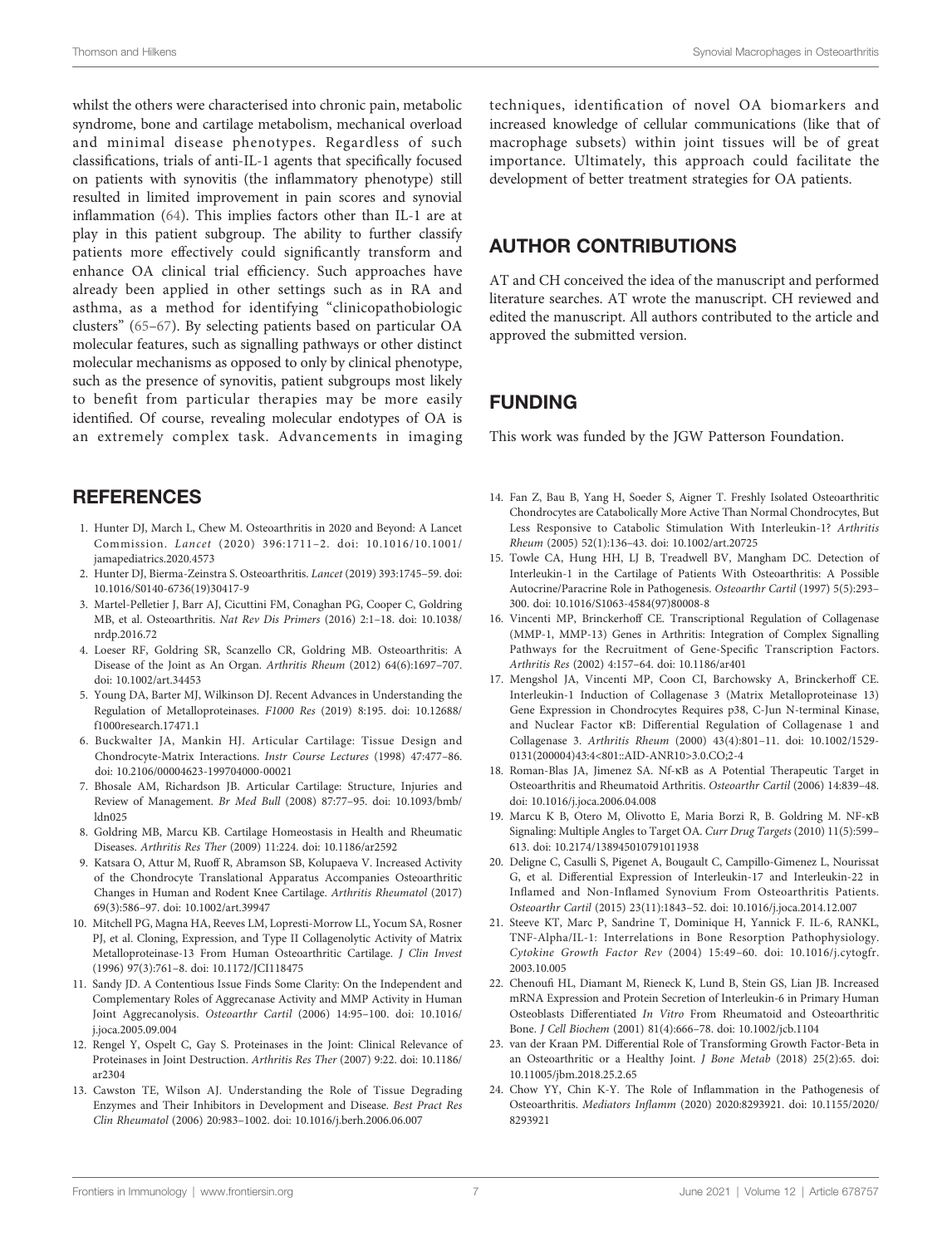- <span id="page-7-0"></span>25. Smith M D. The Normal Synovium. Open Rheumatol J (2012) 5(1):100–6. doi: [10.2174/1874312901105010100](https://doi.org/10.2174/1874312901105010100)
- 26. Haywood L, McWilliams DF, Pearson CI, Gill SE, Ganesan A, Wilson D, et al. Inflammation and Angiogenesis in Osteoarthritis. Arthritis Rheum (2003) 48 (8):2173–7. doi: [10.1002/art.11094](https://doi.org/10.1002/art.11094)
- 27. Benito MJ, Veale DJ, FitzGerald O, Van Den Berg WB, Bresnihan B. Synovial Tissue Inflammation in Early and Late Osteoarthritis. Ann Rheum Dis (2005) 64(9):1263–7. doi: [10.1136/ard.2004.025270](https://doi.org/10.1136/ard.2004.025270)
- 28. Torres L, Dunlop DD, Peterfy C, Guermazi A, Prasad P, Hayes KW, et al. The Relationship Between Specific Tissue Lesions and Pain Severity in Persons With Knee Osteoarthritis. Osteoarthr Cartil (2006) 14(10):1033–40. doi: [10.1016/j.joca.2006.03.015](https://doi.org/10.1016/j.joca.2006.03.015)
- 29. Hill CL, Hunter DJ, Niu J, Clancy M, Guermazi A, Genant H, et al. Synovitis Detected on Magnetic Resonance Imaging and Its Relation to Pain and Cartilage Loss in Knee Osteoarthritis. Ann Rheum Dis (2007) 66(12):1599– 603. doi: [10.1136/ard.2006.067470](https://doi.org/10.1136/ard.2006.067470)
- 30. Baker K, Grainger A, Niu J, Clancy M, Guermazi A, Crema M, et al. Relation of Synovitis to Knee Pain Using Contrast-Enhanced MRIs. Ann Rheum Dis (2010) 69(10):1779–83. doi: [10.1136/ard.2009.121426](https://doi.org/10.1136/ard.2009.121426)
- 31. Conaghan PG, D'Agostino MA, Le Bars M, Baron G, Schmidely N, Wakefield R, et al. Clinical and Ultrasonographic Predictors of Joint Replacement for Knee Osteoarthritis: Results From a Large, 3-Year, Prospective EULAR Study. Ann Rheum Dis (2010) 69(4):644–7. doi: [10.1136/ard.2008.099564](https://doi.org/10.1136/ard.2008.099564)
- 32. Roemer FW, Guermazi A, Felson DT, Niu J, Nevitt MC, Crema MD, et al. Presence of MRI-Detected Joint Effusion and Synovitis Increases the Risk of Cartilage Loss in Knees Without Osteoarthritis at 30-Month Follow-Up: The MOST Study. Ann Rheum Dis (2011) 70(10):1804–9. doi: [10.1136/](https://doi.org/10.1136/ard.2011.150243) [ard.2011.150243](https://doi.org/10.1136/ard.2011.150243)
- 33. Scanzello CR, McKeon B, Swaim BH, Dicarlo E, Asomugha EU, Kanda V, et al. Synovial Inflammation in Patients Undergoing Arthroscopic Meniscectomy: Molecular Characterization and Relationship to Symptoms. Arthritis Rheum (2011) 63(2):391–400. doi: [10.1002/art.30137](https://doi.org/10.1002/art.30137)
- 34. Smolen JS, Aletaha D, McInnes IB. Rheumatoid Arthritis. Lancet (2016) 388:2023–38. doi: [10.1016/S0140-6736\(16\)30173-8](https://doi.org/10.1016/S0140-6736(16)30173-8)
- 35. Kurowska-Stolarska M, Alivernini S. Synovial Tissue Macrophages: Friend or Foe? RMD Open (2017) 3:e000527. doi: [10.1136/rmdopen-2017-000527](https://doi.org/10.1136/rmdopen-2017-000527)
- 36. Mathiessen A, Conaghan PG. Synovitis in Osteoarthritis: Current Understanding With Therapeutic Implications. Arthritis Res Ther (2017) 19:18. doi: [10.1186/s13075-017-1229-9](https://doi.org/10.1186/s13075-017-1229-9)
- 37. Goldenberg DL, Egan MS, Cohen AS. Inflammatory Synovitis in Degenerative Joint Disease. J Rheumatol (1982) 9(2):204-9.
- 38. Lindblad S, Hedfors E. Arthroscopic and Immunohistologic Characterization of Knee Joint Synovitis in Osteoarthritis. Arthritis Rheum (1987) 30(10):1081– 8. doi: [10.1002/art.1780301001](https://doi.org/10.1002/art.1780301001)
- 39. Revell PA, Mayston V, Lalor P, Mapp P. The Synovial Membrane in Osteoarthritis: A Histological Study Including the Characterisation of the Cellular Infiltrate Present in Inflammatory Osteoarthritis Using Monoclonal Antibodies. Ann Rheum Dis (1988) 47(4):300–7. doi: [10.1136/ard.47.4.300](https://doi.org/10.1136/ard.47.4.300)
- 40. Milner JM, Kevorkian L, Young DA, Jones D, Wait R, Donell ST, et al. Fibroblast Activation Protein Alpha Is Expressed by Chondrocytes Following a Pro-Inflammatory Stimulus and Is Elevated in Osteoarthritis. Arthritis Res Ther (2006) 8(1):R23. doi: [10.1186/ar1877](https://doi.org/10.1186/ar1877)
- 41. Kraus VB, McDaniel G, Huebner JL, Stabler TV, Pieper CF, Shipes SW, et al. Direct In Vivo Evidence of Activated Macrophages in Human Osteoarthritis. Osteoarthr Cartil (2016) 24(9):1613–21. doi: [10.1016/j.joca.2016.04.010](https://doi.org/10.1016/j.joca.2016.04.010)
- 42. Özler K, Aktas E, Atay Ç, Yilmaz B, Arikan M, Güngör S. Serum and Knee Synovial Fluid Matrix Metalloproteinase-13 and Tumor Necrosis Factor-Alpha Levels in Patients With Late-Stage Osteoarthritis. Acta Orthop Traumatol Turc (2016) 50(3):356–61. doi: [10.1016/j.aott.2015.11.003](https://doi.org/10.1016/j.aott.2015.11.003)
- 43. Burmester GR, Pope JE. Novel Treatment Strategies in Rheumatoid Arthritis. Lancet (2017) 389:2338–48. doi: [10.1016/S0140-6736\(17\)31491-5](https://doi.org/10.1016/S0140-6736(17)31491-5)
- 44. Moradi B, Rosshirt N, Tripel E, Kirsch J, Barié A, Zeifang F, et al. Unicompartmental and Bicompartmental Knee Osteoarthritis Show Different Patterns of Mononuclear Cell Infiltration and Cytokine Release in the Affected Joints. Clin Exp Immunol (2015) 180(1):143–54. doi: [10.1111/](https://doi.org/10.1111/cei.12486) [cei.12486](https://doi.org/10.1111/cei.12486)
- 45. Wood MJ, Leckenby A, Reynolds G, Spiering R, Pratt AG, Rankin KS, et al. Macrophage Proliferation Distinguishes 2 Subgroups of Knee

Osteoarthritis Patients. JCI Insight (2019) 4(2):e125325. doi: [10.1172/](https://doi.org/10.1172/jci.insight.125325) [jci.insight.125325](https://doi.org/10.1172/jci.insight.125325)

- 46. Mills CD, Kincaid K, Alt JM, Heilman MJ, Hill AM. M-1/M-2 Macrophages and the Th1/Th2 Paradigm. J Immunol (2000) 164(12):6166–73. doi: [10.4049/](https://doi.org/10.4049/jimmunol.164.12.6166) [jimmunol.164.12.6166](https://doi.org/10.4049/jimmunol.164.12.6166)
- 47. Liu B, Zhang M, Zhao J, Zheng M, Yang H. Imbalance of M1/M2 Macrophages Is Linked to Severity Level of Knee Osteoarthritis. Exp Ther Med (2018) 16(6):5009–14. doi: [10.3892/etm.2018.6852](https://doi.org/10.3892/etm.2018.6852)
- 48. Daghestani HN, Pieper CF, Kraus VB. Soluble Macrophage Biomarkers Indicate Inflammatory Phenotypes in Patients With Knee Osteoarthritis. Arthritis Rheumatol (2015) 67(4):956–65. doi: [10.1002/art.39006](https://doi.org/10.1002/art.39006)
- 49. Huo LW, Ye YL, Wang GW, Ye YG. Fractalkine (CX3CL1): A Biomarker Reflecting Symptomatic Severity in Patients With Knee Osteoarthritis. J Investig Med (2015) 63(4):626–31. doi: [10.1097/JIM.0000000000000158](https://doi.org/10.1097/JIM.0000000000000158)
- 50. Bondeson J, Wainwright SD, Lauder S, Amos N, Hughes CE. The Role of Synovial Macrophages and Macrophage-Produced Cytokines in Driving Aggrecanases, Matrix Metalloproteinases, and Other Destructive and Inflammatory Responses in Osteoarthritis. Arthritis Res Ther (2006) 8(6): R187. doi: [10.5772/28284](https://doi.org/10.5772/28284)
- 51. Culemann S, Grüneboom A, Nicolás-Ávila JÁ, Weidner D, Lämmle KF, Rothe T, et al. Locally Renewing Resident Synovial Macrophages Provide A Protective Barrier for the Joint. Nature (2019) 572:670–5. doi: [10.1038/s41586-019-1471-1](https://doi.org/10.1038/s41586-019-1471-1)
- 52. Zhang F, Wei K, Slowikowski K, Fonseka CY, Rao DA, Kelly S, et al. Defining Inflammatory Cell States in Rheumatoid Arthritis Joint Synovial Tissues by Integrating Single-Cell Transcriptomics and Mass Cytometry. Nat Immunol (2019) 20(7):928–42. doi: [10.1038/s41590-019-0378-1](https://doi.org/10.1038/s41590-019-0378-1)
- 53. Alivernini S, MacDonald L, Elmesmari A, Finlay S, Tolusso B, Gigante MR, et al. Distinct Synovial Tissue Macrophage Subsets Regulate Inflammation and Remission in Rheumatoid Arthritis. Nat Med (2020) 26:1295–306. doi: [10.1038/s41591-020-0939-8](https://doi.org/10.1038/s41591-020-0939-8)
- 54. Fernandes TL, Gomoll AH, Lattermann C, Hernandez AJ, Bueno DF, Amano MT. Macrophage: A Potential Target on Cartilage Regeneration. Front Immunol (2020) 11:111. doi: 10.3389/fi[mmu.2020.00111](https://doi.org/10.3389/fimmu.2020.00111)
- 55. Fahy N, de Vries-van Melle ML, Lehmann J, Wei W, Grotenhuis N, Farrell E, et al. Human Osteoarthritic Synovium Impacts Chondrogenic Differentiation of Mesenchymal Stem Cells Via Macrophage Polarisation State. Osteoarthr Cartil (2014) 22(8):1167–75. doi: [10.1016/j.joca.2014.05.021](https://doi.org/10.1016/j.joca.2014.05.021)
- 56. Castrogiovanni P, Di Rosa M, Ravalli S, Castorina A, Guglielmino C, Imbesi R, et al. Moderate Physical Activity as a Prevention Method for Knee Osteoarthritis and the Role of Synoviocytes as Biological Key. Int J Mol Sci (2019) 20(3):511. doi: [10.3390/ijms20030511](https://doi.org/10.3390/ijms20030511)
- 57. Raghu H, Lepus CM, Wang Q, Wong HH, Lingampalli N, Oliviero F, et al. CCL2/CCR2, But Not CCL5/CCR5, Mediates Monocyte Recruitment, Inflammation and Cartilage Destruction in Osteoarthritis. Ann Rheum Dis (2017) 76(5):914–22. doi: [10.1136/annrheumdis-2016-210426](https://doi.org/10.1136/annrheumdis-2016-210426)
- 58. Appleton CTG, Usmani SE, Pest MA, Pitelka V, Mort JS, Beier F. Reduction in Disease Progression by Inhibition of Transforming Growth Factor  $\alpha$ -CCL2 Signalling in Experimental Posttraumatic Osteoarthritis. Arthritis Rheumatol (Hoboken NJ) (2015) 67(10):2691–701. doi: [10.1002/art.39255](https://doi.org/10.1002/art.39255)
- 59. Blom AB, van Lent PLEM, Holthuysen AEM, van der Kraan PM, Roth J, van Rooijen N, et al. Synovial Lining Macrophages Mediate Osteophyte Formation During Experimental Osteoarthritis. Osteoarthr Cartil (2004) 12(8):627–35. doi: [10.1016/j.joca.2004.03.003](https://doi.org/10.1016/j.joca.2004.03.003)
- 60. Wu CL, McNeill J, Goon K, Little D, Kimmerling K, Huebner J, et al. Conditional Macrophage Depletion Increases Inflammation and Does Not Inhibit the Development of Osteoarthritis in Obese Macrophage FAS-Induced Apoptosis–Transgenic Mice. Arthritis Rheumatol (2017) 69(9):1772–83. doi: [10.1002/art.40161](https://doi.org/10.1002/art.40161)
- 61. Chou CH, Jain V, Gibson J, Attarian DE, Haraden CA, Yohn CB, et al. Synovial Cell Cross-Talk With Cartilage Plays a Major Role in the Pathogenesis of Osteoarthritis. Sci Rep (2020) 10(1):1–14. doi: [10.1038/](https://doi.org/10.1038/s41598-020-67730-y) [s41598-020-67730-y](https://doi.org/10.1038/s41598-020-67730-y)
- 62. Wojdasiewicz P, Poniatowski ŁA, Szukiewicz D. The Role of Inflammatory and Anti-Inflammatory Cytokines in the Pathogenesis of Osteoarthritis. Mediators Inflamm (2014) 2014:1–19. doi: [10.1155/2014/561459](https://doi.org/10.1155/2014/561459)
- 63. Dell'Isola A, Allan R, Smith SL, Marreiros SSP, Steultjens M. Identification of Clinical Phenotypes in Knee Osteoarthritis: A Systematic Review of the Literature. BMC Musculoskelet Disord (2016) 17(1):1–12. doi: [10.1186/s12891-016-1286-2](https://doi.org/10.1186/s12891-016-1286-2)